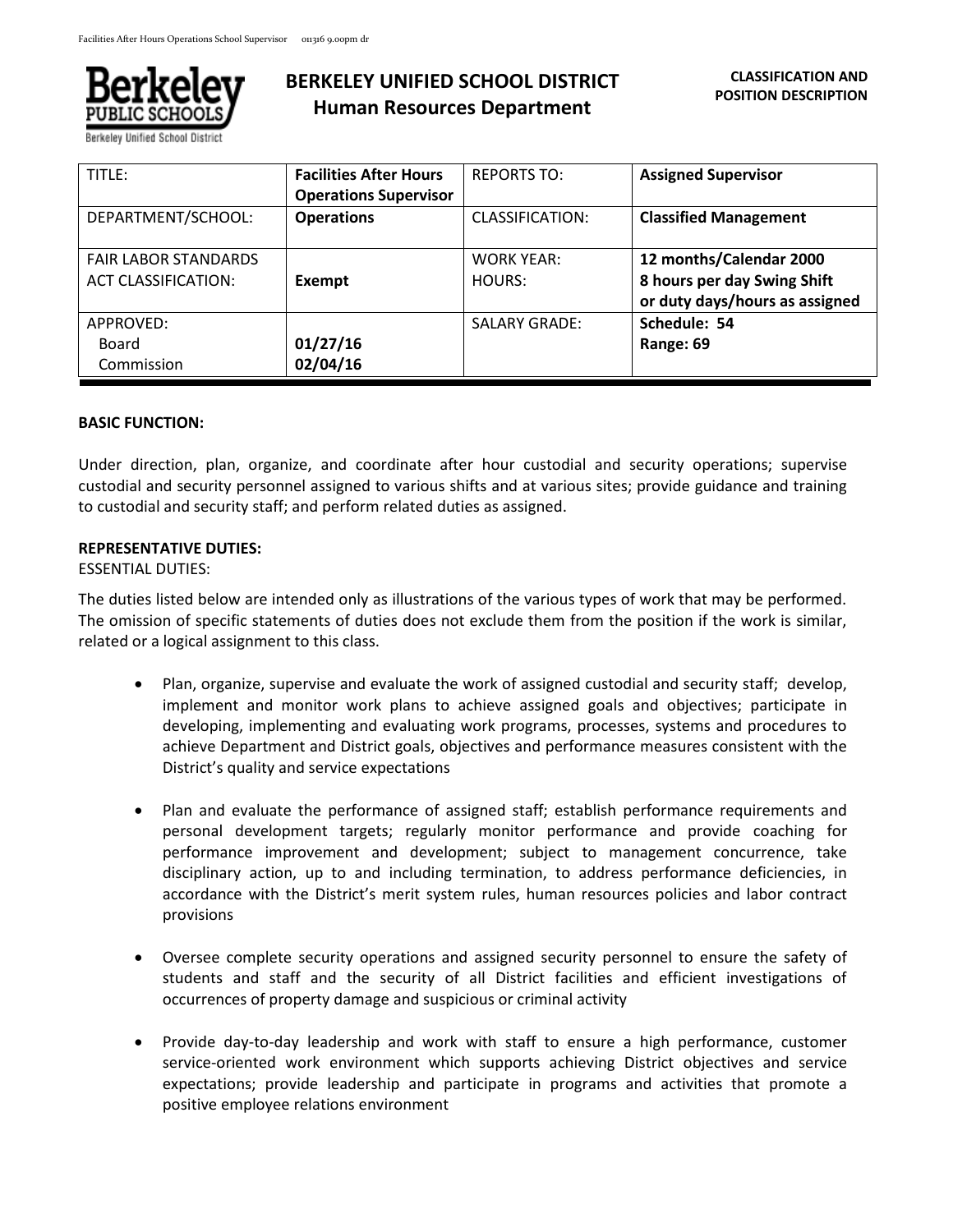- Plan, coordinate, inspect and evaluate the custodial and security operations of assigned personnel; confer with Operations Manager to develop and document cleanliness and safety standards; conduct regular safety, security and cleanliness inspections to ensure conformance with standards
- Conduct monthly custodial meetings
- Supervise the testing of supplies and materials used in custodial services; recommend the acquisition of new types of supplies, materials and equipment for District-wide use
- Confer with and advise custodians regarding the resolution of personnel problems and issues and the establishment of performance and training standards for custodial personnel
- Prepare and maintain a variety of records and reports, including time cards, worksheets, accident reports, security reports, and maintenance requests
- Oversee the District's safety program in the work unit; establish, implement and ensure adherence to work safety policies and procedures; ensure health and safety precautions are observed and hazards are eliminated; educate employees on rules, regulations, safe work habits and potential hazards presented by their work environment
- Oversee the prompt response to burglar alarms and radio calls
- Research new operational methods, techniques and equipment and recommend their application
- Respond to emergency situations as necessary

#### OTHER DUTIES:

Perform related duties as assigned

### **KNOWLEDGE AND ABILITIES:**

KNOWLEDGE OF:

- Methods, techniques, equipment, supplies and materials typically used in custodial and security operations
- Safety practices, safe work methods and safety regulations pertaining to the work
- Emergency site shut-off procedures
- Standard broadcasting procedures of a police radio system
- Methods of planning, organizing, prioritizing and scheduling work
- Federal, state and local laws, regulations and court decisions applicable to assigned areas of responsibility
- Basic principles and practices of public administration, including budgeting, purchasing and maintenance of public records
- Proper methods of storing equipment, materials and supplies, including hazardous cleaning materials
- Principles and practices of effective supervision
- District merit system rules, human resources policies and procedures and labor contract provisions

### ABILITY TO:

- Plan, organize, schedule, coordinate, supervise, review and evaluate the work of assigned personnel
- Organize, set priorities and exercise sound independent judgment within areas of responsibility
- Operate radio, security systems and other equipment necessary for work scope